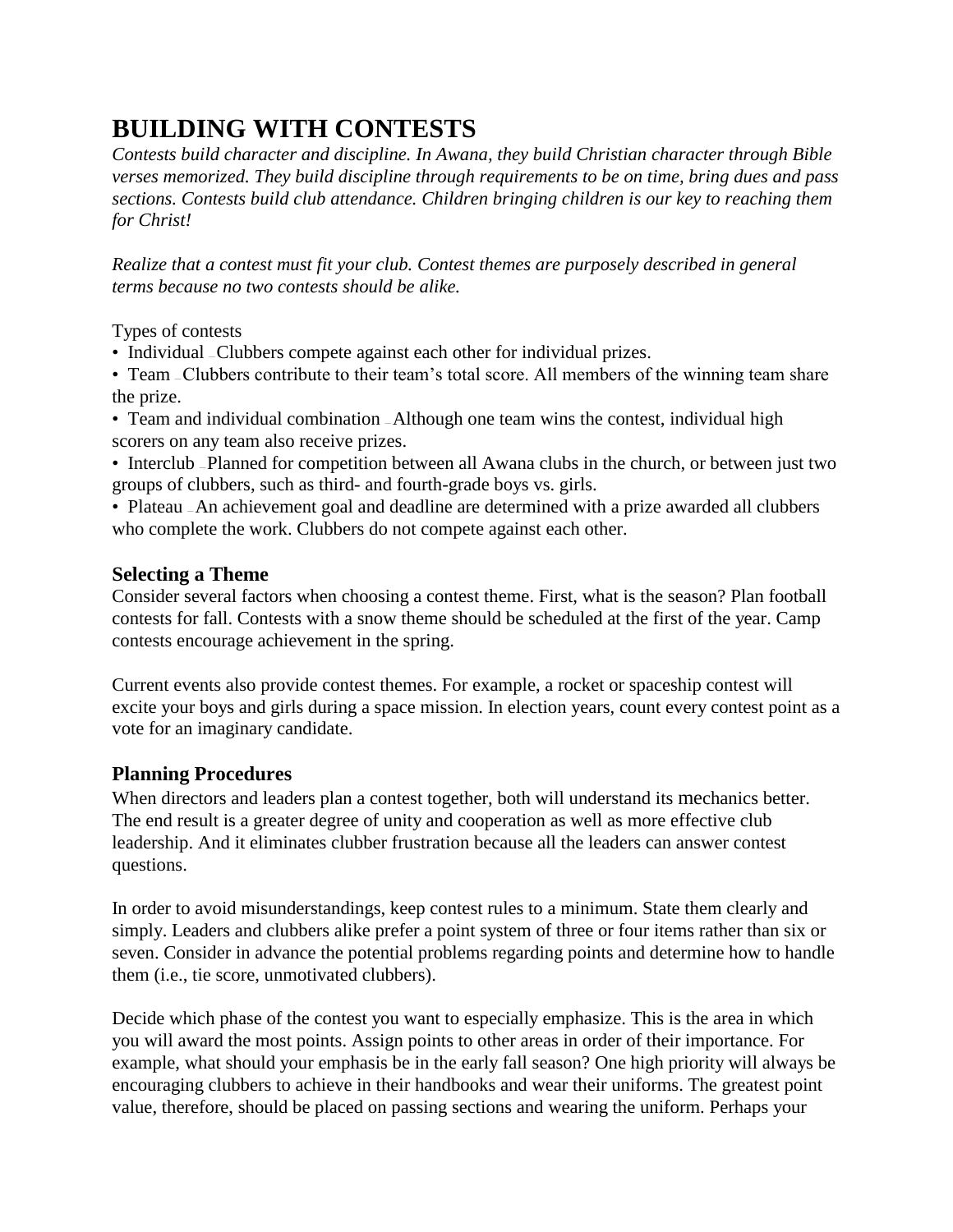contest will take place after Christmas vacation when attendance is low. That is an appropriate time to award the most points for bringing friends to club. If a camp contest is scheduled in the spring, emphasize wearing uniforms, turning in camp applications and completing handbooks.

Choose items from the following list for awarding points, varying your point system from contest to contest.

Club attendance Bringing dues Wearing a complete uniform Carrying a membership card Bringing a Bible Bringing a handbook Passing sections Completing an entrance booklet Completing Discoveries and Challenges Bringing a friend -1st week Bringing a friend 2nd week Bringing a friend -3rd week Having a friend complete an entrance booklet Completing camp application Turning in Vacation Bible School pre-registration Attending Sunday school

Important note: Choose the areas of achievement from the above list in which your clubbers most need motivation. Do not include all these items (or even most) in one contest. If most clubbers are doing especially well in one area (i.e., bringing dues), simplify your contest and eliminate that item.

Before the contest begins, post requirements, rules and prizes on a bulletin board.

#### **Score Keeping**

Contest score sheets simplify record keeping. Set up score sheets ahead of time and instruct leaders how to record points earned. The director or designated contest secretary totals the individual and/or team points each night.

Using big numbers (30, 100, 500, etc.) for points adds excitement. On the other hand, a conservative point system using smaller numbers will lessen the gaps between clubbers and make competition appear keener. Club director and leaders should decide together which scoring system will benefit the club most.

#### **Prize Selection**

Contest prizes should be first discussed in commander/director meetings. Although each club may be conducted separately and run its own contest, avoid awkward situations. For instance,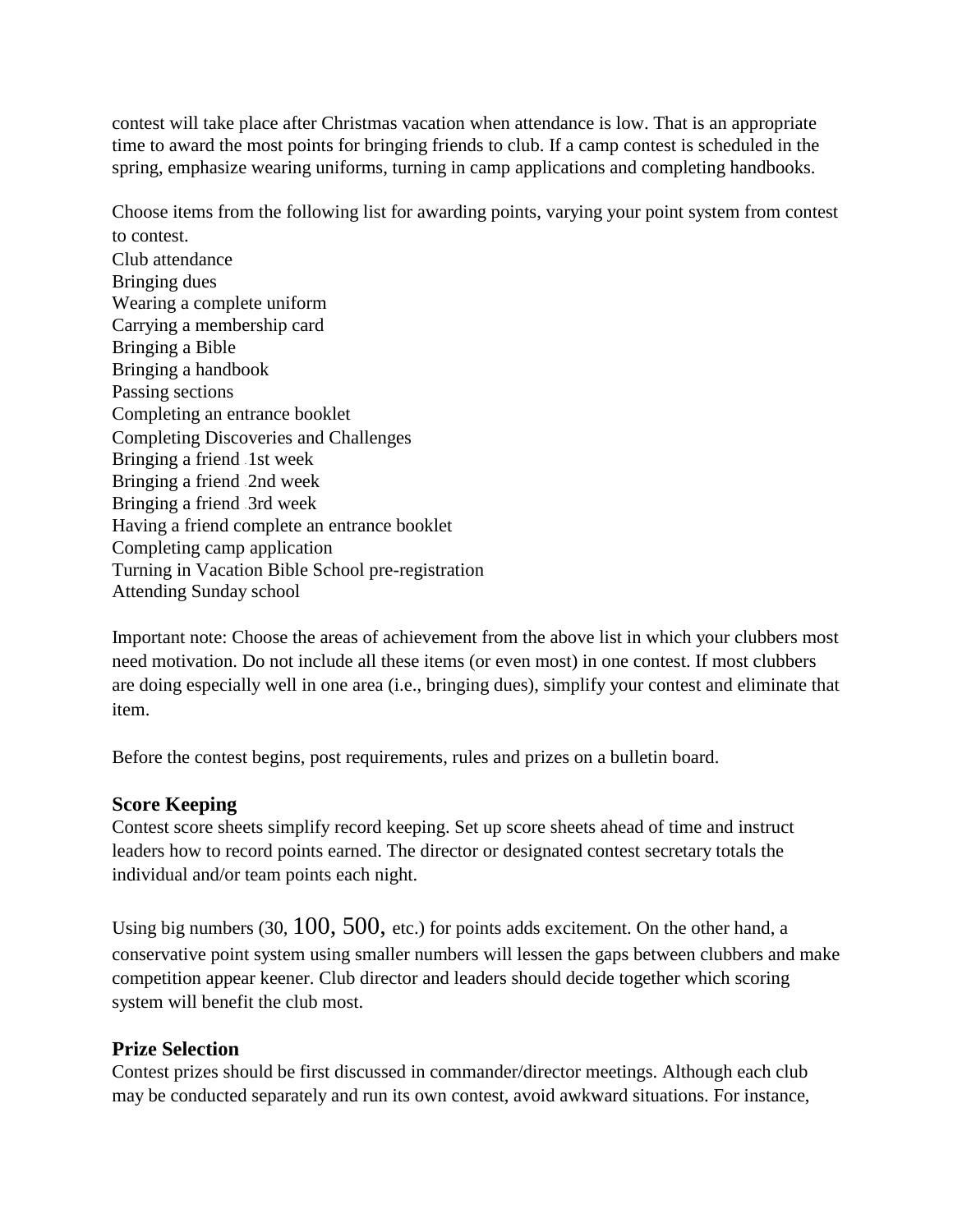one club should not award elaborate prizes while another gives only token prizes. Such difficulties become obvious when brothers and sisters are in different clubs.

Try to coordinate prizes with the contest theme. For instance, footballs, kicking tees and helmets are suitable prizes for a football contest. For a nautical contest, beach towels and bags, snorkels, flippers, suntan lotion, and goggles are appropriate.

Flashlights, sweatshirts, first-aid kits, etc., fit the theme of a camp contest. Many clubs offer money toward clubbers' camp fees. Or you may choose to award the top winners with a special outing.

Some clubs designate a particular prize for first place, another for second place, etc. Avoid too many expensive individual prizes, however. Another option is to buy six or seven different prizes of equal value. Winners then choose their prizes in the order they finished the contest.

The week before the contest begins, introduce prizes with a big ceremony. Then display prizes during the contest to stimulate excitement. Nothing stifles clubbers' interest more than hearing leaders talk about prizes, but never seeing them.

Award prizes promptly at the end of the contest or at a special parents' night. Schedule team prizes, such as outings, as soon as possible.

#### **Contest Board**

Display the contest board the week before the contest begins and show up-to-date points weekly. Some contests lend themselves to displaying points on individual objects (i.e., canoes, spaceships, kites). In other cases, a chart of the clubbers' names and points earned is more effective. To spark interest and achievement, display the prizes on a table near the contest board.

Contest boards may be constructed by painting essential details on large sheets of rolled paper or poster board. You may display the poster on a 4' x 6' flannel graph easel or on an appropriate wall.

### **Publicity**

Start publicizing early! Announce the contest several weeks in advance. Add more details as the starting date approaches.

Poster and fliers build excitement.

• Distribute fliers a week or two before the contest begins. Spell out the point system and describe the prizes.

• Distribute fliers at the contest midpoint. Name the top 10 clubbers and their points. Again, emphasize the prizes.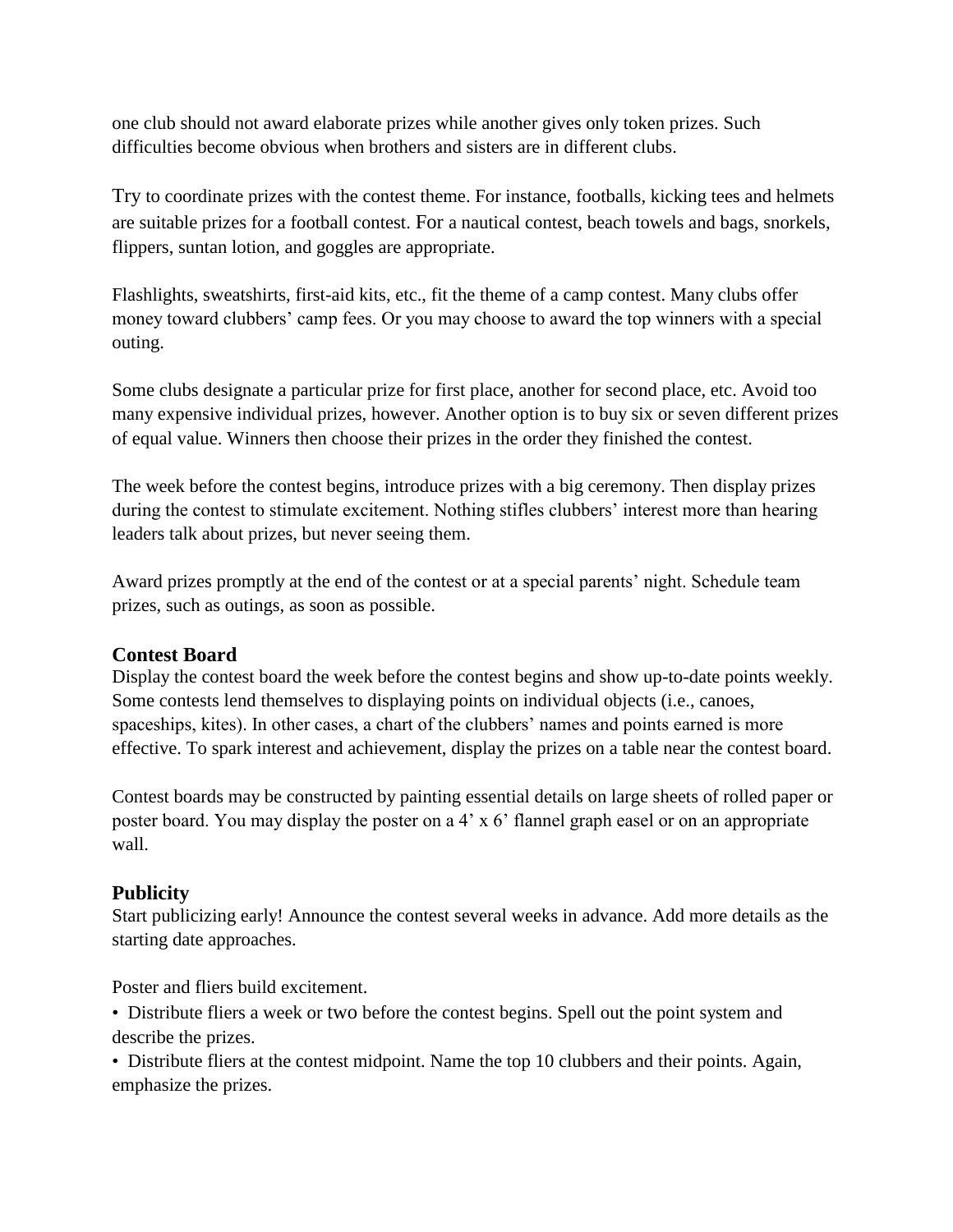• Announce the winners and award prizes the night the contest ends. If the prize is a team outing, etc., give the contest winners a flier detailing information about the upcoming event.

#### **Contest Themes**

Sample contest themes are described on the following pages. Choose the type of contest your club needs, develop the theme and add your own point system with appropriate prizes.

Don't be limited by these themes. Consider developing other ideas more appropriate to your club's personality.

Again, remember it is important for all leaders to understand the contest before it begins. This assures their enthusiastic cooperation. Note: The club director is the final arbitrator for all contest questions.

# **Apple Pickin'**

#### Type — Individual (or team) contest

Details — Establish a set of criteria. (Clubbers earn five apples for every visitor brought, two apples per section passed and one apple for bringing club dues.) When a clubber accomplishes one of the criteria, he or she picks a construction-paper apple (or apples) off a paper tree (tacked on a bulletin board). The clubber writes his or her name on the apple and puts it in a basket. When the contest ends, the clubber with the most apples in the basket wins.

# **Canoe Race**

#### Type — Team contest

Details — Each team "paddles" its canoe to the finish line by earning points. A club bulletin board sketch shows a stream. Along the stream are "checkpoints," one for each week of the contest, for positioning team canoes. For example, after the first week, the team with the most points paddles its canoe to the first checkpoint. The remaining canoes are placed between the starting line and the first checkpoint, according to their point totals.

Succeeding weeks are handled similarly. The leading team canoe is always secured at a checkpoint. The remaining canoes are spaced between the current week's checkpoint and the previous checkpoint. This procedure assures that one canoe will reach the finish line. It also keeps the last canoe from falling too tar behind the others. Cut canoes out of construction paper according to team colors. For added interest, shape paper into actual canoe forms, giving a threedimensional effect. Checkpoints could be made from craft sticks, pebbles and other materials. One of the criteria for earning points can be qualifying and then applying for Scholarship Camp. Consider awarding individual prizes, in addition to team prizes, on the basis of accumulated points.

#### **Coast to Coast**

Type — Individual contest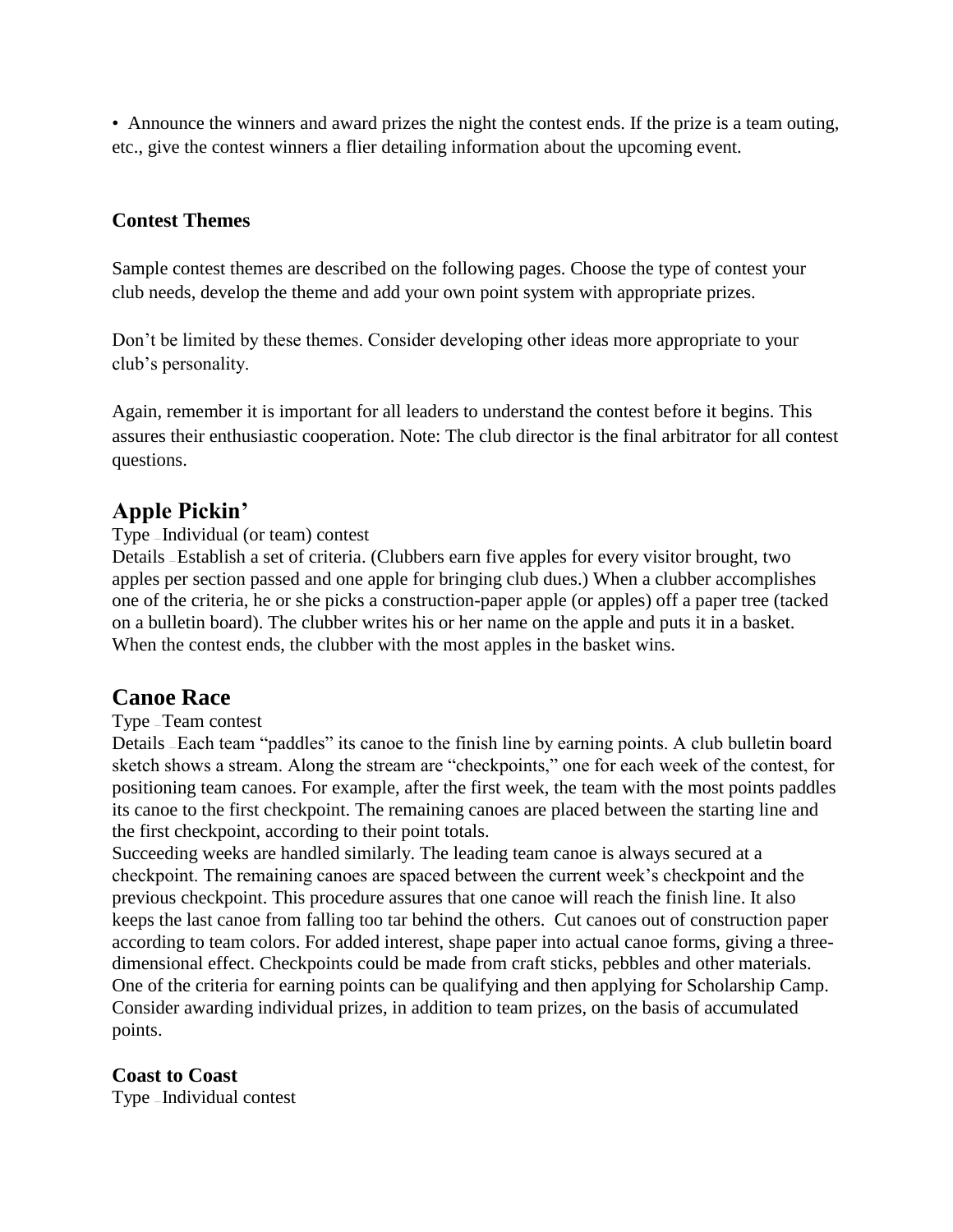Details — Travel from the West to East Coast by the mode of your choice! Instruct clubbers to cut pictures out of magazines or catalogs to identify their means of transportation. Mode of transportation includes car, plane, bike, motorcycle, horse, turtle, etc. All vehicles or animals (with clubbers' names written on them) are placed on the far left of a large map. Vehicles progress across the country according to set guidelines. Winners are the first three (or more) who cross the finish line on the East Coast. Clubbers progress two inches (or miles) by simply coming to club, three inches for bringing club dues, eight inches for turning in camp applications, etc.

#### **Decorate the Christmas Thee**

Type — Individual (or team) contest

**Details** - Clubber or team achievement earns construction-paper Christmas tree ornaments hung on a real Christmas tree. Individual or team (or both) with the most ornaments on the Christmas tree by a certain date wins. Note: As clubbers or teams achieve, they write their names on their team-colored ornaments (i.e., Suzie, red team, etc.)

# **Destination Unknown**

Type — Individual (or team) contest

Details — As the contest of your choice ends, plan a mystery trip for the winners. After meeting at church, load clubbers in a bus or van and drive to your destination. For extra fun, include visits to two or more places.

Although you plan your own theme for this contest, consider naming it Destination tin- known. This gives added suspense and excitement for the duration of the contest as well as on the day of the mystery trip.

# **Dues Contest**

Type: Interclub contest

Details — The purpose of this six-week contest is to encourage 100 percent team participation in bringing dues. Thus, you are establishing a pattern in the boys and girls which should continue after the contest ends.

Each club competes against another club solely on percentage of clubbers bringing dues. Record of wins and losses is kept week-by-week. The winning club earns a prize. In the case of a tie, schedule a playoff the week after the contest ends.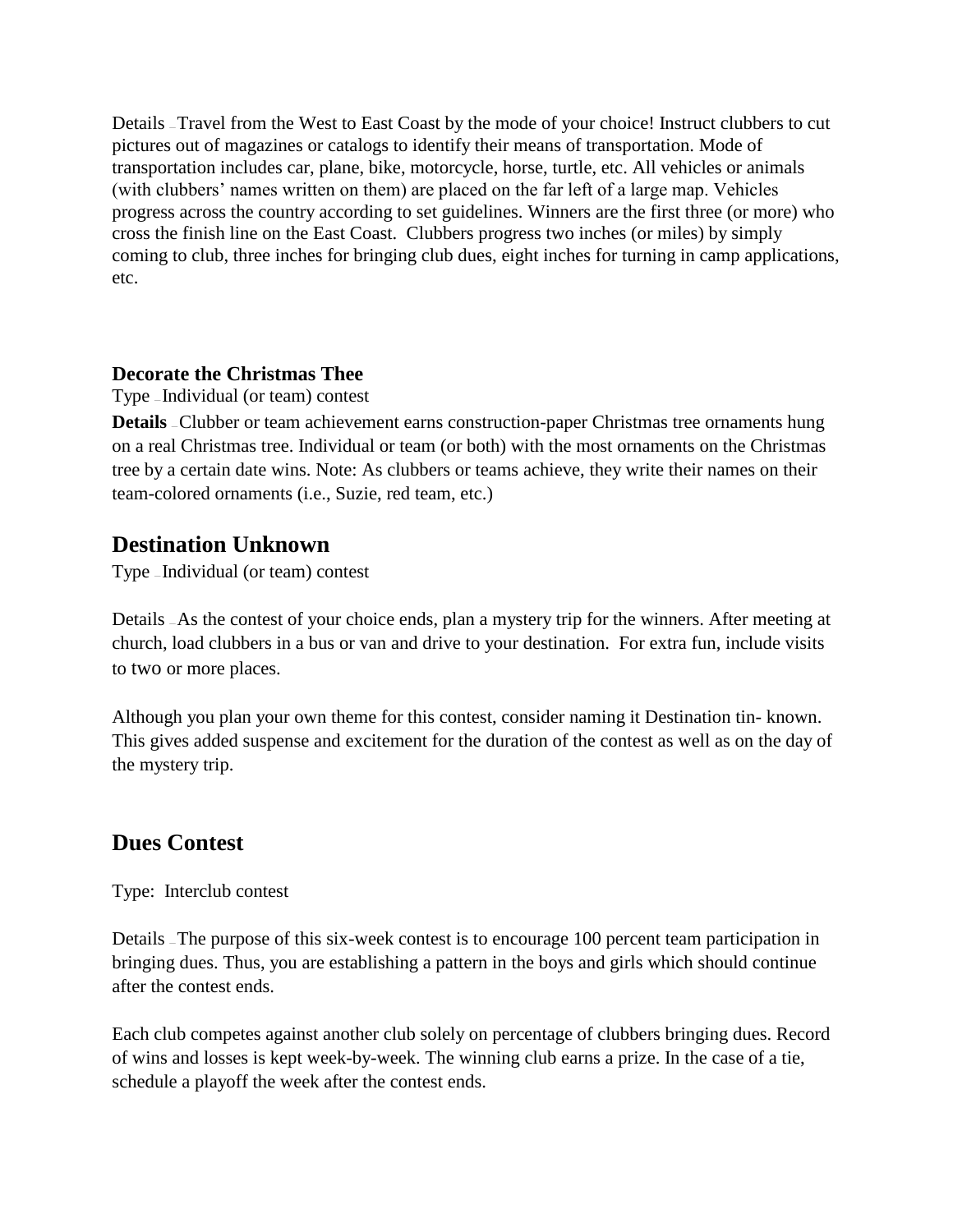1st and 4th weeks: third- and fourth-grade boys vs. fifth- and sixth-grade boys, same for girls.

2nd and 5th weeks: third- and fourth-grade boys vs. girls, same for fifth- and sixth- graders.

3rd and 6th weeks: third- and fourth-grade boys *vs.* fifth- and sixth grade girls, and remaining girls vs. boys.

Note: When additional clubs are competing, rework this schedule to include them.

1. Leaders may not pay dues for clubbers.

2. Clubbers may pay previous dues missed. Thus, a club's percentage on a given night may go over 100 percent. Dues paid for weeks missed before the contest began do not apply.

3. Clubbers may pay ahead, but dues will not count until the date for which they are to be applied.

4. Specific percentages are not figured cumulatively. On a given night, a club wins or loses. In case of a tie, credit is given for a win in the standings.

5. Clubbers may pay for a friend. All arrangements, however, must be worked out by clubbers without leader interference.

# **Four Clocks** Contest

Type — Team contest

Details — Use construction paper to make red alarm clock, yellow cuckoo clock, green grandfather clock and blue anniversary clock. All clocks should be designed with "moving hands" and tacked onto bulletin board. As teams achieve, the clock hands move. When the contest ends, the team with the "latest time" wins.

Each section passed by a team earns one minute on the clock. Each completed Discovery or Challenge earns three minutes. Each friend brought to club earns 10 minutes, etc.

# **Giant Snowmen!**

Type — Individual (or team) winter season contest

Details — How big is your snowman? As individuals or teams increase their point totals, the size of their snowman increases. Determine your own guidelines for giving away construction paper "snowballs" with which clubbers may construct some of the biggest snowmen you've ever seen! Note: A large wall is needed for clubbers to build (tape) their snowmen.

# **Pumpkin Patch**

#### **Type Team** fall season contest

**Details** In each corner of the club room, arrange several cornstalks to provide a fall atmosphere. As teams earn points, they earn pumpkins (either real or cut from orange construction paper). Pumpkins are nestled around team cornstalks. Team with most pumpkins at end of contest wins.